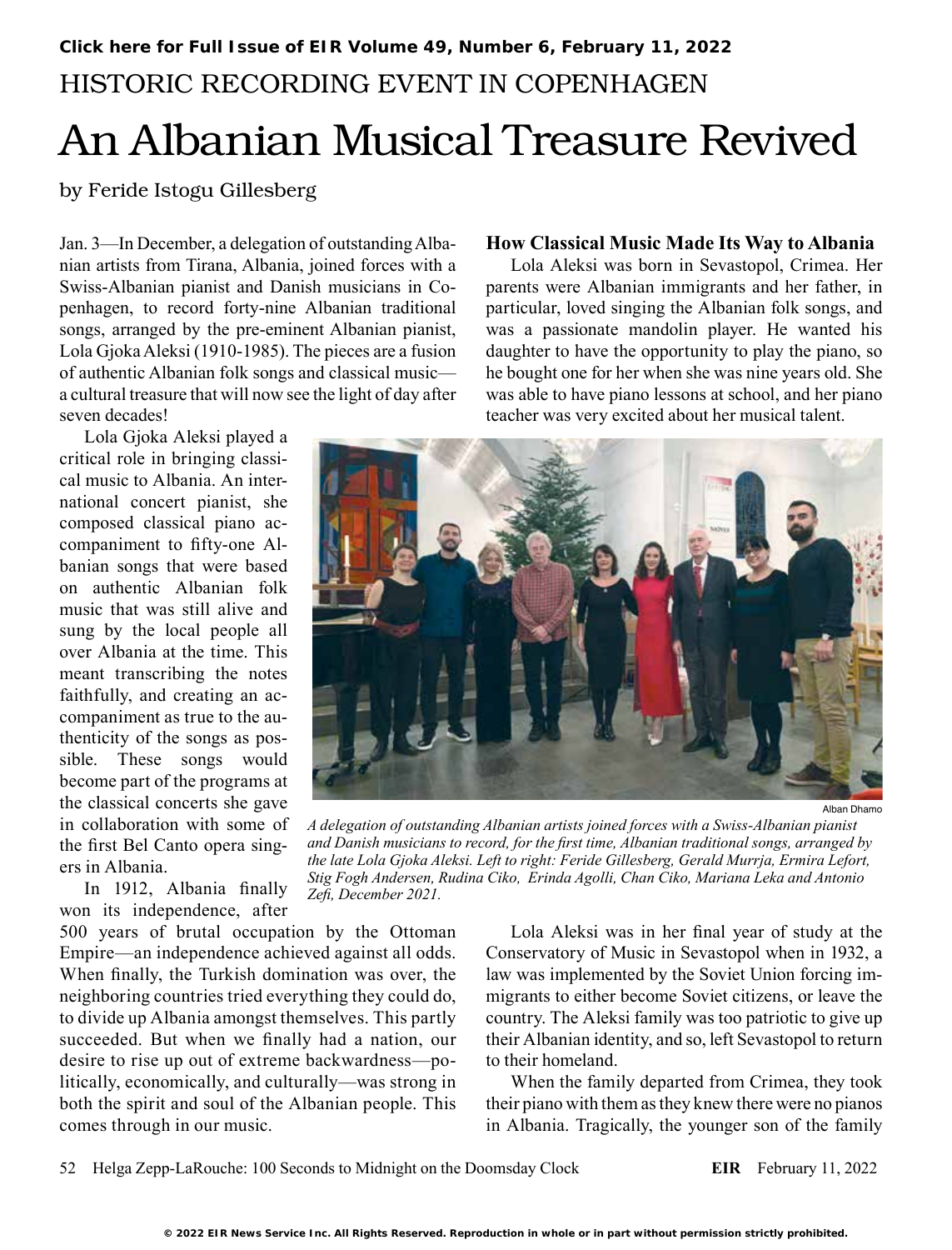

*Feride Gillesberg and tenor Stig Fogh Andersen, accompanied by pianist Ermira Lefort, performing at the Albanian Folksong Concert near Copenhagen, December 31, 2021.*

died on the journey. As they settled in in Korçä, Albania, old friends helped the family to begin again.

Lola Aleksi, at age 21 when she arrived, began giving piano lessons to the girls and boys of wealthier families to help her own family make ends meet. After placing highly in an international piano competition in Vienna, she found that doors opened for her to finish her studies, and she received a diploma with honors from the Conservatory of Athens in 1936.

Before this time, a seed had already been planted for a cultural renaissance in Albania, by the first Albanian lyric opera singer, Mihal Ciko, who had come back from abroad in the 1920s. He was the first Albanian to have studied in Milan at the Giuseppe Verdi Conservatory. In 1924, Ciko took part in the international folk song competition in "Fiera di Milano," in which he performed Albanian folk songs, music that had never before

been sung outside of Albania. Ciko's interpretation and performance were so moving that he won the competition.

Lola Aleksi and Mihal Ciko joined forces and more opera singers came back to Albania. These included the sopranos, Jorgjia Filçe-Truja, Tefta Tashko Koço,

and Maria Kraja; the tenor Kristaq Antoniu; and baritone, Kristaq Koço. As the seed for a cultural renaissance took root and grew, Lola Gjoka Aleksi was at the center, making it flourish.

The great pianist accompanied all of the singers in Verdi and Puccini arias, German *Lieder,* and much more. Albanian folk songs were an important part of the concerts. In the dozens of traditional songs she

> wrote down and arranged, she would carefully preserve the integrity of the music. Tefta Tashko Koço and the other singers would come to her with songs from different parts of Albania, so Lola could preserve these old treasures. Lola Gjoka Aleksi and Maria Kraja were described as the bees that collected the honey from all the different flowers in the Albanian garden.

> In the 1970s, Lola reworked her songs once again. Her last wish before she died in 1985, was to have these songs available for the new generation. Lola's only child, Juki, first published a book of her mother's 51 songs in 2007, but because of health problems, only a handful were able to be recorded.

This author was first introduced



*The poster for the Albanian Folksong Concert, featuring the music of composer and pianist Lola Gjoka Aleksi.*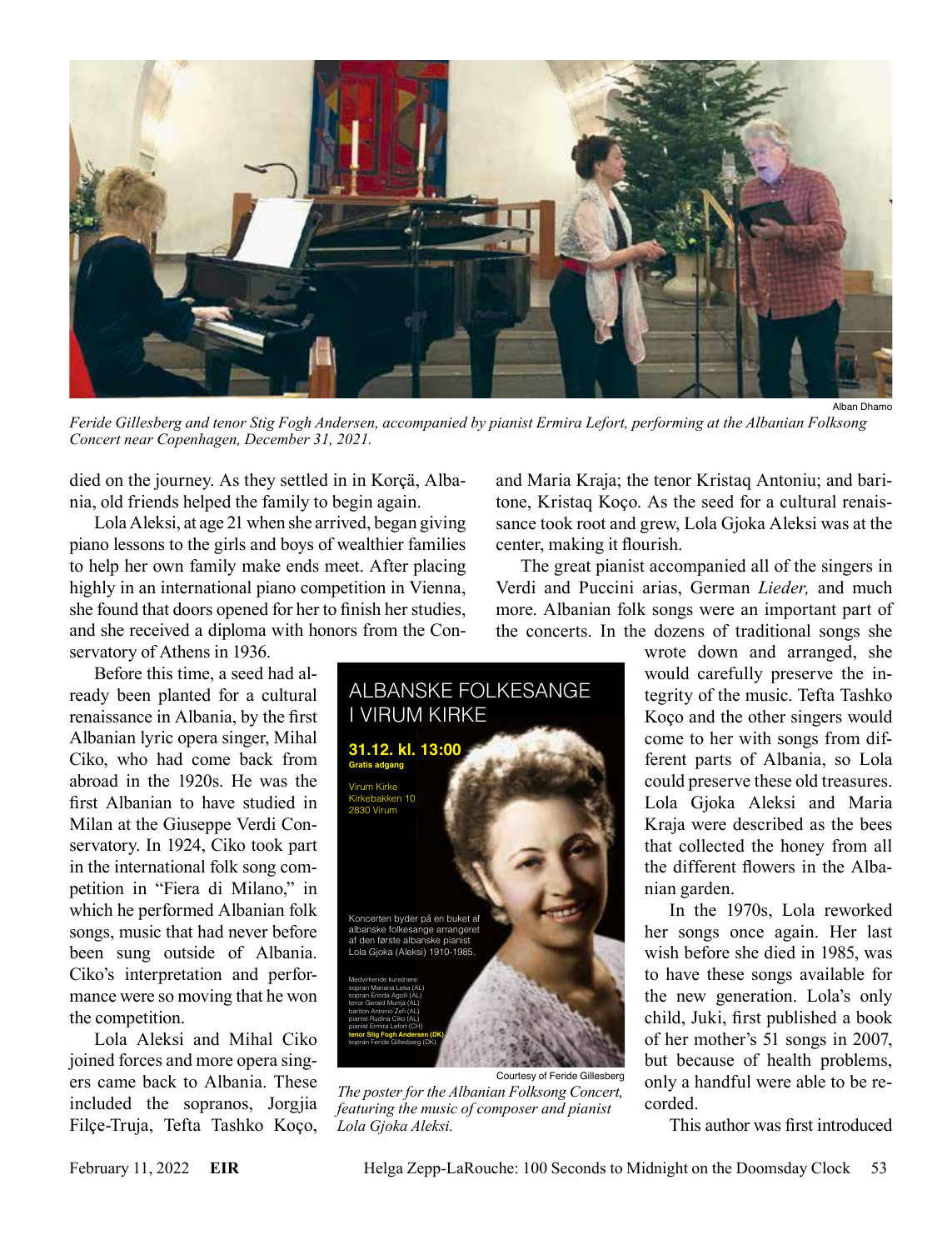

*Soprano Feride Gillesberg and tenor Stig Fogh Andersen perform at the Albanian Folksong Concert near Copenhagen, December 31, 2021.*

to some of the songs set by Lola Gjoka Aleksi by the Swiss-Albanian pianist Ermira Lefort, who came to Denmark in 2019 to perform two of Lola Gjoka Aleksi's songs with me at the concert, "A Musical Dialogue of Cultures," co-sponsored by the Schiller Institute, Russian-Danish Dialogue, and the Chinese Cultural Center. Lefort and I were invited by the Danish Consul in Tirana to give a concert with a Danish-Albanian program, but due to COVID-19, the concert was postponed to June 5, 2021. As destiny played out, Lefort was not able to come to Tirana at that time, and a replacement was found. The replacement, pianist Rudina Ciko, was a blessing in disguise, for what would happen next.

After meeting Rudina Ciko in May in Tirana, some weeks before our concert, I received from her the book with the collected songs set by Lola Gjoka Aleksi. I had the time to look through the collection, and discovered how each of them was very special and beautiful. After the 2021 concert in Tirana, travelling back to Denmark, I felt resolutely, that these songs ought to be recorded. Each song is like a pearl in the string of a treasured necklace, and people should have access to this treasure.

### **The Spark that Waited To Be Transformed into Fire**

I vowed to do my part to get these songs recorded. Through Rudina Ciko, I met her husband, Zhani Ciko,

# Two Albanian Folk Songs

*These two folk songs are from central Albania. The first, "Why Don't You Lift Your Veil?" is a love song from the region of Elbasan. The second, "Little Halit," from the region of Dibra, is a sad song of loss. Translations by Feride Istogu Gillesberg.*

## Why Don't You Lift Your Veil?

Why don't you lift your veil? So I can see your features. Since you have Berat, O girl, What do you want with Elbasan?

You have such long hair, The scarf can't cover it. The mountain's wind is blowing, O girl, And it is blowing up my mind.

### Little Halit

When she heard the rifle that went "boom," Halit's mother went to the window, To the window, and sat on the sofa. They say Halit was killed last night. Weep, O mother, weep.

When little Halit was killed, The news went as far as Shkodra And from Shkodra to Tirana, So much wept the unfortunate mother. Weep, O mother, weep.

When Halit Gerccani was killed "O dear" said all Pojani. I swear that I didn´t do it on purpose, But the wretched rifle slipped. Weep, O mother, weep.

the son of the famous Bel Canto singer Mihal Ciko, Lola Gjoka Aleksi's friend. Zhani Ciko is a child of the Albanian cultural renaissance, and carries it in his heart and mind as a living heritage. He organized the very first performance of Beethoven's 9th Symphony in Albania in the 1970s.